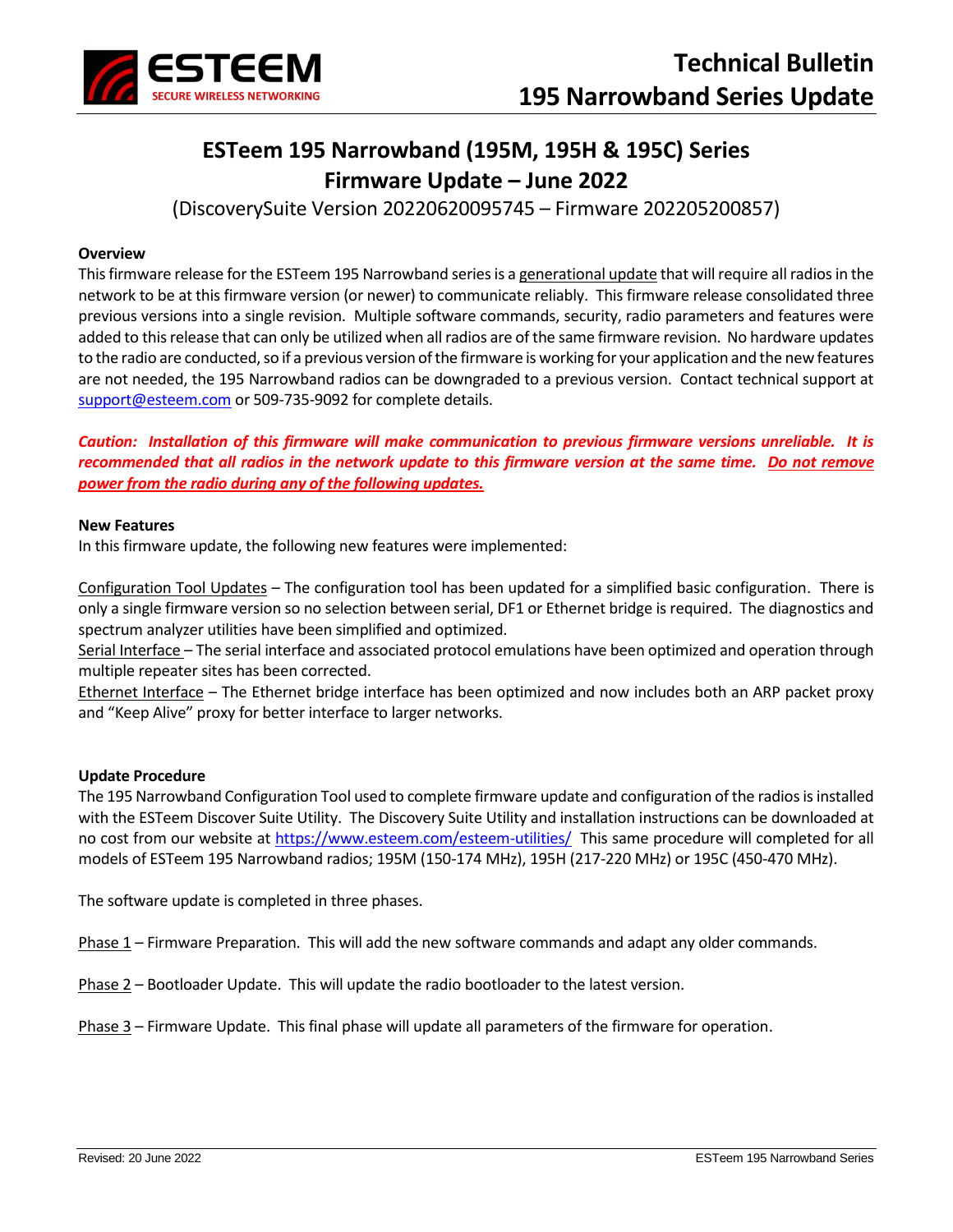

### **Phase 1 – Firmware Preparation**

- 1. Once the ESTeem Discover Suite Utility has been installed and is operational, press the "Discover" button in the lower left corner to find the ESTeem radio connected to the computer.
- 2. Verify the computer and radio are on the same TCP/IP subnet. If different, you can change the IP address of the radio (Figure 1) or change the IP address of the computer to match the radio.
- 3. Select the radio to update, press the right-mouse button and select 195NB Setup Tool from the menu (Figure 1).

|                                    | ESTeem Discovery Suite: Build Date: 2022-03-18 (10:39:21) |                   |                         |                |                   |                |                        |                | $\Box$          | $\times$ |  |  |  |
|------------------------------------|-----------------------------------------------------------|-------------------|-------------------------|----------------|-------------------|----------------|------------------------|----------------|-----------------|----------|--|--|--|
| Tools Interface Model Filter About |                                                           |                   |                         |                |                   |                |                        |                |                 |          |  |  |  |
| ESTEEM Discovery Suite<br>(Tr.     |                                                           |                   |                         |                |                   |                |                        |                |                 |          |  |  |  |
| Serial#                            | Wlan MAC(Peer)                                            | Ether MAC         | <b>IP Address</b>       | <b>Netmask</b> | <b>SSID</b>       | <b>MODE</b>    | ID                     | <b>VERSION</b> | <b>MODEL</b>    |          |  |  |  |
| C-29020                            | 00:04:3F:00:F3:B2                                         | 00:04:3F:00:F3:B0 | 172.16.8.120            | 255.255.0.0    | 460.00000MHZ_4.0W | RAW/RS232_P3   |                        | 202203171222   | 195C UHF        |          |  |  |  |
| $C-22462$                          | 00:04:3F:00:8D:3A                                         | 00:04:3F:00:8D:38 | 172 16 58 162           | 255,255.0.0    | 458.00000MHZ_4.0W | MBUS_RTU/RS232 |                        | 201905160828   | <b>195C UHF</b> |          |  |  |  |
| Z-25576                            | 00:04:3F:00:BD:E2                                         | 00:04:3F:00:BD:E0 | 195NB Setup Tool        | 55.255.0.0     | ESTeemAP          | AP Bridge      | <b>Conference Room</b> | 202112031127   | Horizon 2.4GHz  |          |  |  |  |
| C-21422                            | 00:04:3F:00:7C:FA                                         | 00:04:3F:00:7C:F8 | Change IP Address       | 55.255.0.0     | $\mathbf{0}$      | AirScope(tm)   |                        | 201702020830   | 210C UHF        |          |  |  |  |
|                                    |                                                           |                   | Advanced                | ▶              |                   |                |                        |                |                 |          |  |  |  |
| <b>Discover</b>                    | Apply Changes                                             | <b>Clear List</b> | Use UDP 255.255.255.255 | Port 14402     |                   |                |                        |                |                 |          |  |  |  |
|                                    | Status: sending discovery request                         |                   |                         |                |                   |                |                        |                |                 |          |  |  |  |

**Figure 1:Select 195 Narrowband Software**

- 4. The 195 Narrowband Configuration Utility will launch. Once the utility verifies communication with the radio, a message stating that a "Firmware Update is Required" (Figure 2) will be displayed. The only options available currently in the utility are to update the firmware. Press the "OK" button. Once the message window is cleared, press the "Update Firmware" button on the screen to continue.
- 5. The radio will begin the update and display the progress until completion. The Utility will reset the radio and close the application for the second Phase of update.



**Figure 2: Update Required Screen**